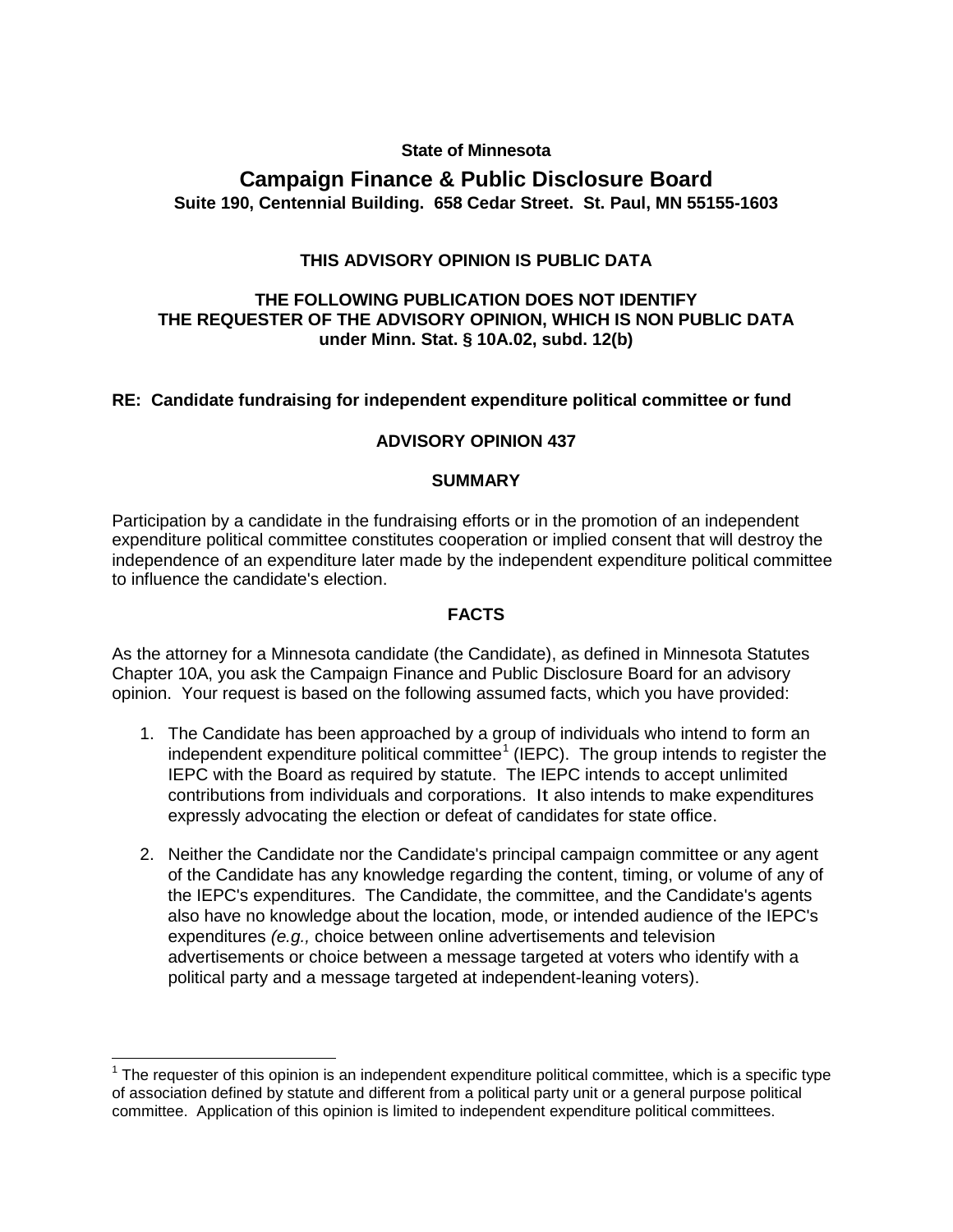3. The group has asked the Candidate to assist the IEPC with fundraising, both by directly soliciting contributions for the IEPC and by appearing as a speaker at the IEPC's fundraising events. $2$ 

Based on the above facts, you ask for an advisory opinion addressing the following questions:

### **Question One**

May the Candidate solicit unlimited contributions from individuals and corporations to the IEPC without giving "consent, authorization, or cooperation" for any subsequent expenditures in support of the Candidate?

### **Opinion**

This question requires the Board to examine the definition of independent expenditure, which is quoted only in part in the question posed by the Candidate.

An independent expenditure is a special type of expenditure in Minnesota law because it can be made without financial limits and it may be made using unlimited contributions from any source of funding, including corporate money. Additionally, an independent expenditure does not constitute a contribution to a candidate who may benefit from the expenditure. Thus, it provides a means of supporting candidates without being bound by the financial limits applicable to contributions to candidates and without affecting the campaign expenditure limits for those candidates who have agreed to limits by signing a public subsidy agreement.

An "expenditure" in Minnesota campaign finance law is a "purchase or payment . . . for the purpose of influencing the nomination or election of a candidate. . .." Minn. Stat. § 10A.01, subd. 9.

An independent expenditure is a form of expenditure that is defined in terms of conduct that is *not* associated with the expenditure. The definition is as follows:

> "Independent expenditure" means an expenditure expressly advocating the election or defeat of a clearly identified candidate, if the expenditure is made without the express or implied consent, authorization, or cooperation of, and not in concert with or at the request or suggestion of, any candidate or any candidate's principal campaign committee or agent.

Minn. Stat. § 10A.01, subd. 18.

An independent expenditure is a type of "expenditure". Therefore, it is a "purchase or payment." However, the definition of independent expenditure also says that the purchase or payment must "expressly advocat[e] the election or defeat of a clearly identified candidate."

<span id="page-1-0"></span> $2$  The Board assumes that the fundraising is not undertaken in such a way that the fundraising itself would promote the Candidate's election. If the fundraising was conducted in such a way that it was deemed to be for the purpose of influencing the Candidate's election, costs of the fundraising activities themselves could constitute an in-kind contribution to the Candidate in the form of an approved expenditure.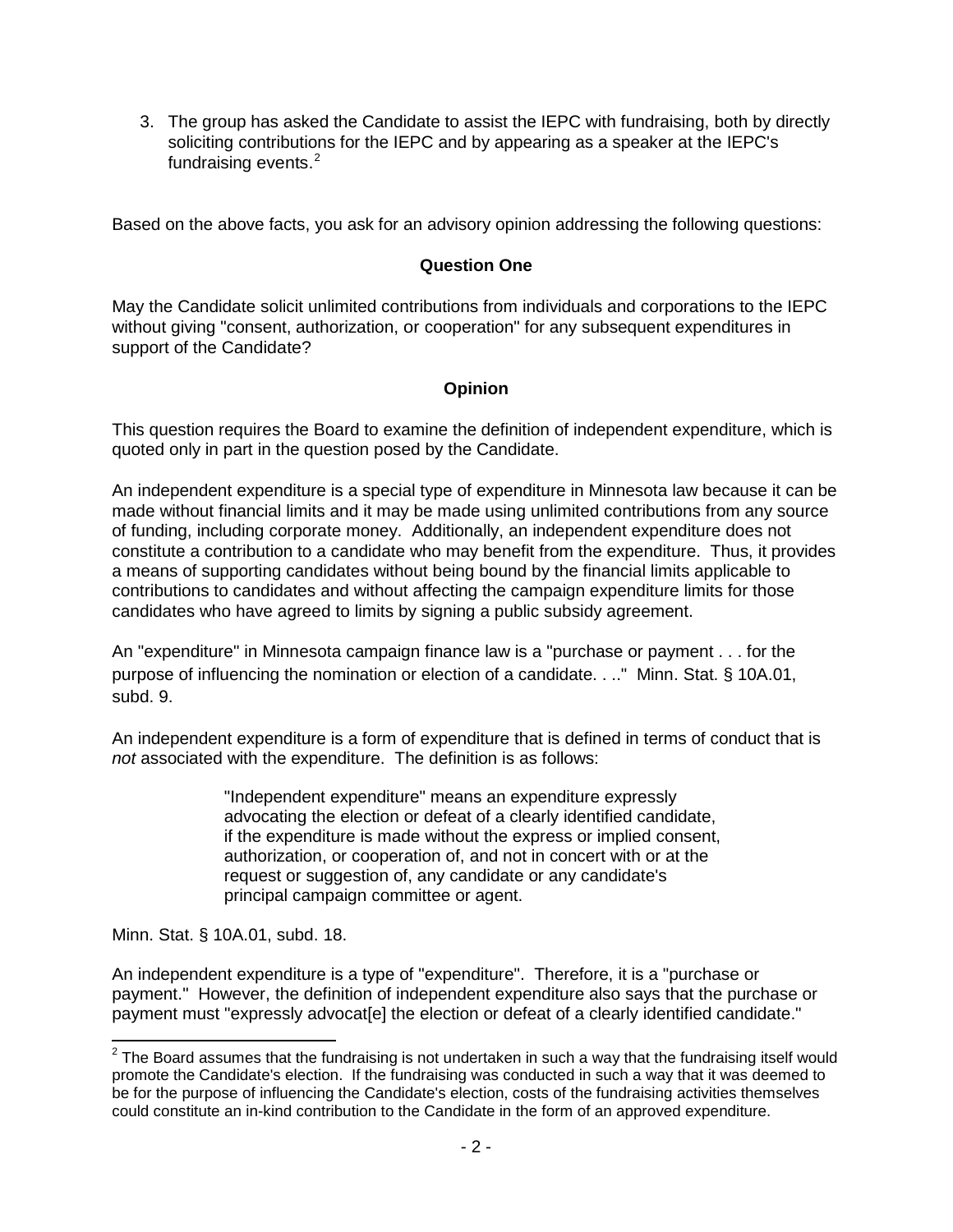The act of making a purchase or payment, in its most reduced form, is a financial transaction, not a communication. The purchase or payment transaction, itself, cannot advocate for or against anything. Thus, under the statute, an independent expenditure must include the communication that results from the payment or purchase because only the resulting communication can meet the advocacy requirement.

This interpretation is supported by section 10A.17, subdivision 4, which provides for a disclaimer by an association that makes independent expenditures. The disclaimer must be included on all communications, including literature, and must say that "the activity is an independent expenditure and is not approved by the candidate nor is the candidate responsible for it."

The definition of independent expenditure and the independent expenditure disclaimer requirement lead to the conclusion that an independent expenditure is not merely a spending decision or a payment transaction, but includes all of the activities needed to make the communication. Creating a communication requires fundraising, budgeting decisions, media design, acquisition or development of graphics and text, production, distribution of the final product, and other associated processes.

To be an independent expenditure, a communication and all of the processes or activities leading to its eventual publication must meet the requirements of the independent expenditure definition cited above.

The independent expenditure definition includes seven types of activities, communications, or relationships that will defeat the independence of an expenditure. Examined from the other perspective, the statute says that an expenditure is not an independent expenditure if any one of the following is true:

> the expenditure is made with the express consent of the candidate, the expenditure is made with the implied consent of the candidate, the expenditure is made with the authorization of the candidate, the expenditure is made with the cooperation of the candidate, the expenditure is made in concert with the candidate, the expenditure is made at the request of the candidate, or the expenditure is made at the suggestion of the candidate.

The Board assumes that the legislature, through the use of this comprehensive list of prohibited communications and relationships, intended to require the highest degree of separation between candidates and independent expenditure spenders that is constitutionally permitted. In fact, when the statute was enacted it included a clause that completely precluded recognition of independent expenditures made by political parties once they had candidates on the ballot. While that clause was stricken by the courts as unconstitutional, it is still instructive with respect to the concern the legislature had about maintaining separation between candidates and associations that could raise and spend money without statutory limits to influence the elections of those same candidates.

Because each of the activities, communications, or relationships listed in the statute is prohibited if the expenditure is to be classified as an independent expenditure, the existence of any one will defeat the independence of the expenditure. For that reason, it is not necessary in the present matter that the Board examines each of the seven factors.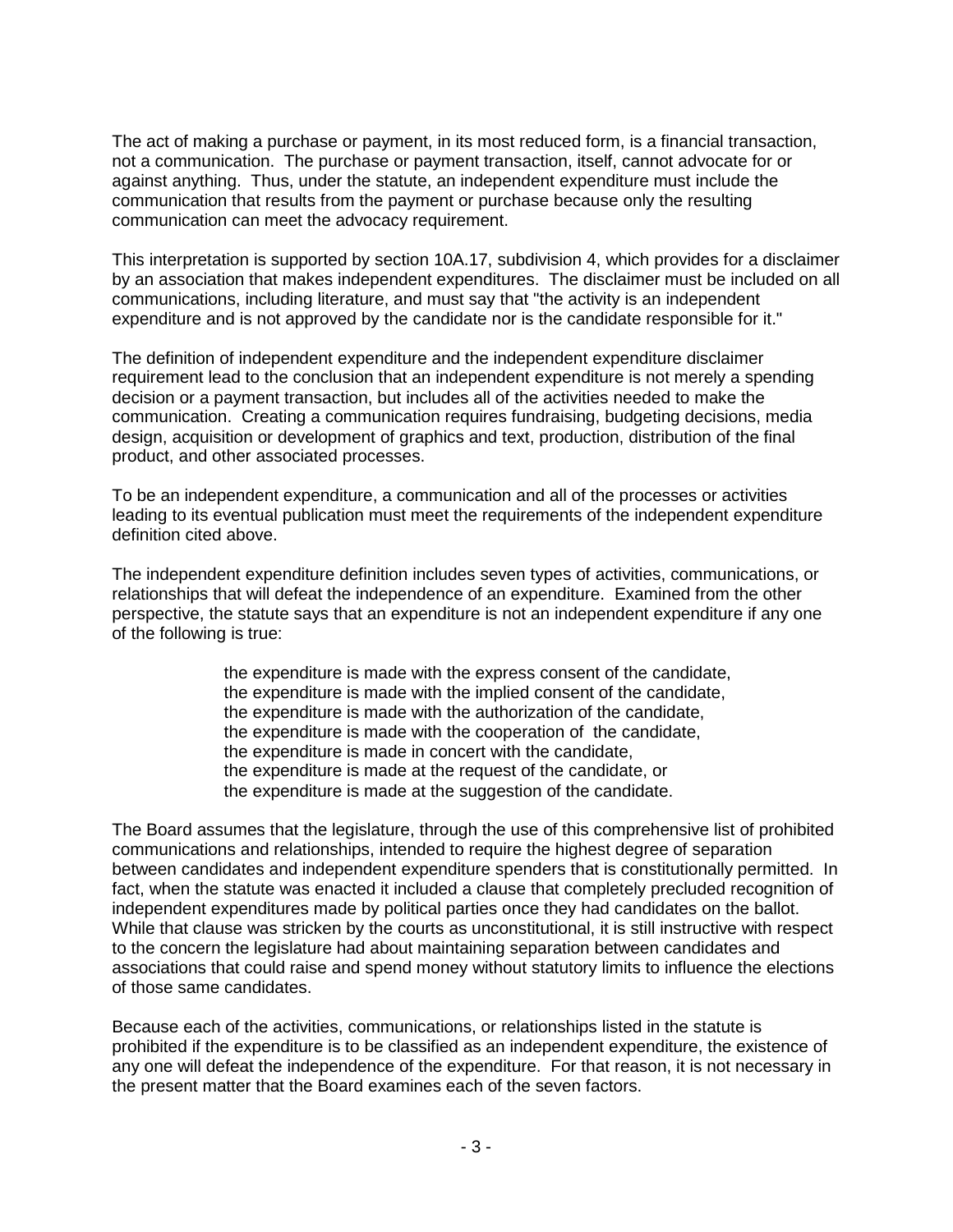In this matter, the Board focuses on the questions of whether the eventual communication hypothesized in the request is made "without the . . . cooperation of" and "without the . . . implied consent of" the candidate.

The phrase "without the cooperation" of the candidate suggests that there should be no participation of the candidate in any process that leads to the resulting independent expenditure. This advisory opinion request, however, raises the question of whether the prohibited cooperation extends to fundraising and promotion that directly results in generating money needed to make an independent expenditure.

As noted above, the broad language and the history of section 10A.01, subdivision 18, convinces the Board that the legislature intended the types of conduct that are prohibited in the independent expenditure context to be applied broadly to eliminate as much interaction between candidates and independent spenders as is constitutionally permitted.

Acting in cooperation with an association developing independent expenditure communications does not require coordination of efforts to reach an end result as acting "in concert with" or "in coordination with" the association might require. A candidate may be found to have cooperated with an association in the process of making expenditures intended to be independent expenditures even if the candidate has not coordinated the candidate's efforts with those of the association to reach a particular mutually beneficial result.

Applying section 10A.01, subdivision 18, based on the language of the provision and the legislative intent in enacting it, the Board concludes that acting in cooperation is established if it is shown that there was active participation by the candidate in at least one of the various processes or activities that are undertaken to make an expenditure.

The facts of the request suggest a close relationship between the Candidate and the IEPC. A candidate will not be approached by an independent expenditure political committee to engage in fundraising unless the candidate's expressed values and goals are consistent with those of the political committee. Conversely, a candidate would not consider engaging in fundraising for a political committee whose values and goals were contrary to those of the candidate. It is this very alignment of values and goals that makes it possible, perhaps likely, that the IEPC would decide to engage in independent expenditure communications to affect the Candidate's election. If the IEPC does engage in independent expenditure communications to affect the Candidate's election, the Candidate's cooperation in the IEPC's fundraising will have helped make those communications possible.

This point may give rise to an argument that the IEPC can establish two accounts so that it is not money raised by *this* candidate, but *other* money that is used to influence this candidate's nomination or election. This argument has been rejected by the Board in other contexts, as the Board has long declined to recognize the separation of general treasury money into segregated accounts for reporting or other purposes.

An independent expenditure political committee is a unique form of political committee in that it engages only in making independent expenditures to influence candidate elections. Thus, any cooperation with an independent expenditure political committee is an effort in support of those expenditures. Allowing a candidate to solicit contributions to an independent expenditure political committee therefore defeats the purpose of the independent expenditure statutes: to insure that independent expenditures are, in fact, completely independent of the candidate.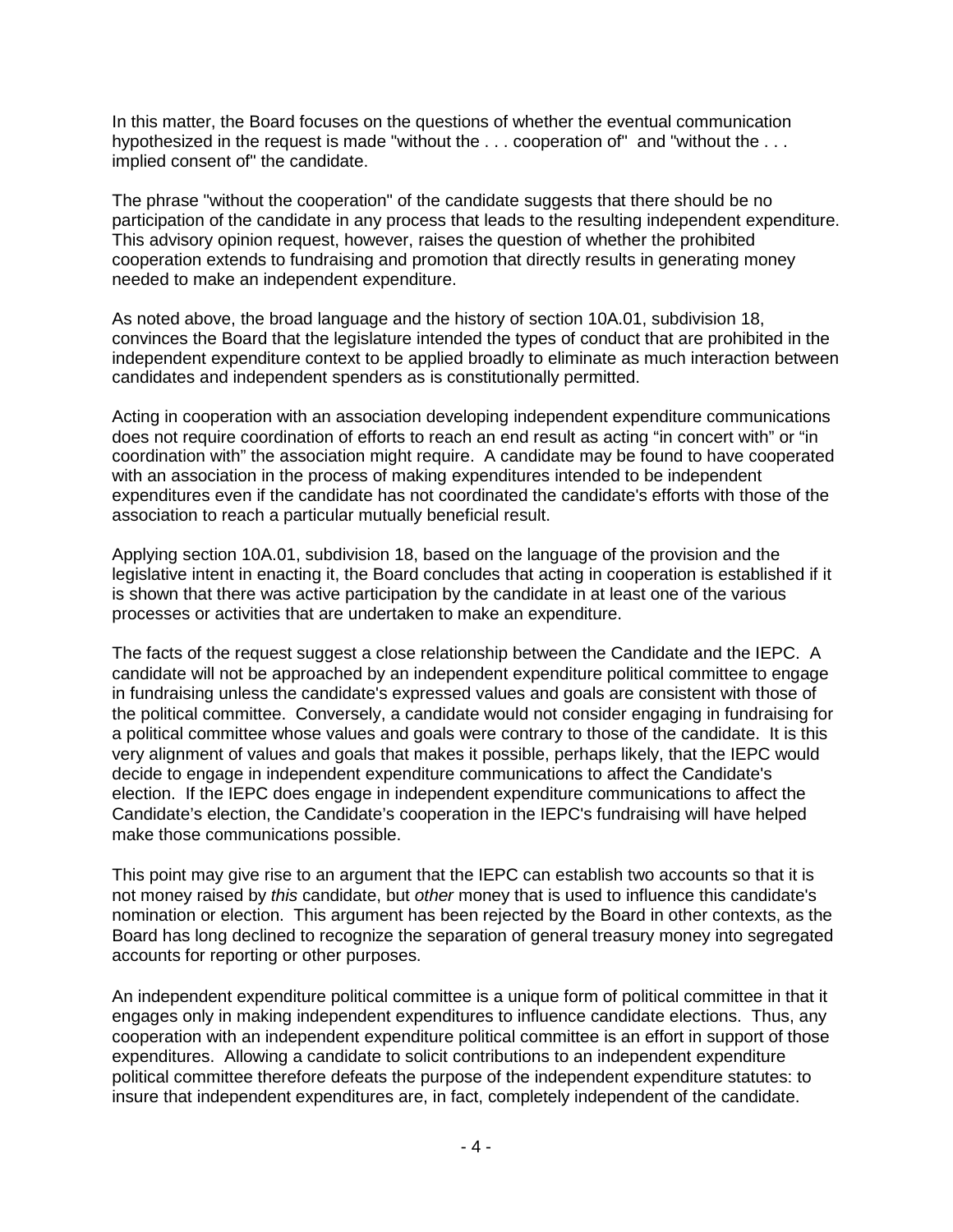Similarly, permitting candidates to solicit contributions to an independent expenditure political committee that then makes expenditures for that same candidate would provide a way for contributors to circumvent the limits on contributions to a candidate and for candidates to circumvent the limits on campaign expenditures agreed to by most candidates.

An independent expenditure political committee is also unique in that it is the only type of association that is permitted, without restriction or limit, to accept corporate contributions to influence candidate elections. Corporations are not permitted to donate directly or indirectly to candidates and candidates are not permitted to accept contributions from corporations. Yet for some IEPCs, corporations are their largest source of money. To permit a candidate to solicit corporate contributions to an independent expenditure political committee that, in turn, makes an expenditure to influence the election of that same candidate would provide a simple mechanism for corporations to directly support candidates while avoiding the prohibition on direct or indirect contributions to candidates by making a technical claim of independence.

Based on the above analysis, the Board concludes that fundraising for, or promotion of, an IEPC constitutes cooperation that destroys the independence of any subsequent expenditures made by the IEPC to affect the Candidate's election. Thus, an IEPC is prohibited from making expenditures for a candidate who participates in fundraising for or promotion of that same IEPC.

The Board recognizes that implied consent by a candidate typically arises from the candidate's actions rather than from words. In the immediate matter, the candidate has entered into a partnership with a political committee to enable the political committee to raise money in order to make expenditures. By the act of participating in the political committee's operations through fundraising and/or promoting the political committee through participation at events the candidate is impliedly consenting to the political committee's actions. If those actions include making expenditures for that same candidate, the candidate's implied consent extends the making of those expenditures which, as a result, will not be independent expenditures.

The situation is quite different with party units. Candidates cannot raise money from corporations for party units because party units cannot accept corporate money. Thus, the ability to circumvent the prohibition on corporate contributions to candidates by directing the corporate money to another entity does not exist. Additionally, party units engage in a wide range of activities beyond making independent expenditures. And many of these activities are permitted by statute to be coordinated with candidates while still not counting as a contribution to the candidate. For example, party units can provide staff support to groups of candidates as a multi-candidate expenditure. They can also produce and distribute sample ballots and conduct fundraising for their candidates in cooperation with those same candidates without the activities constituting contributions to the affected candidates.

The differences between party units and independent expenditure political committees or funds are so significant that the Board does not conclude that fundraising for or promotion of a party unit by a candidate necessarily destroys the independence of an expenditure later made by the party unit promoting the election of that candidate. However, in individual specific situations not now before the Board, a different conclusion might be reached.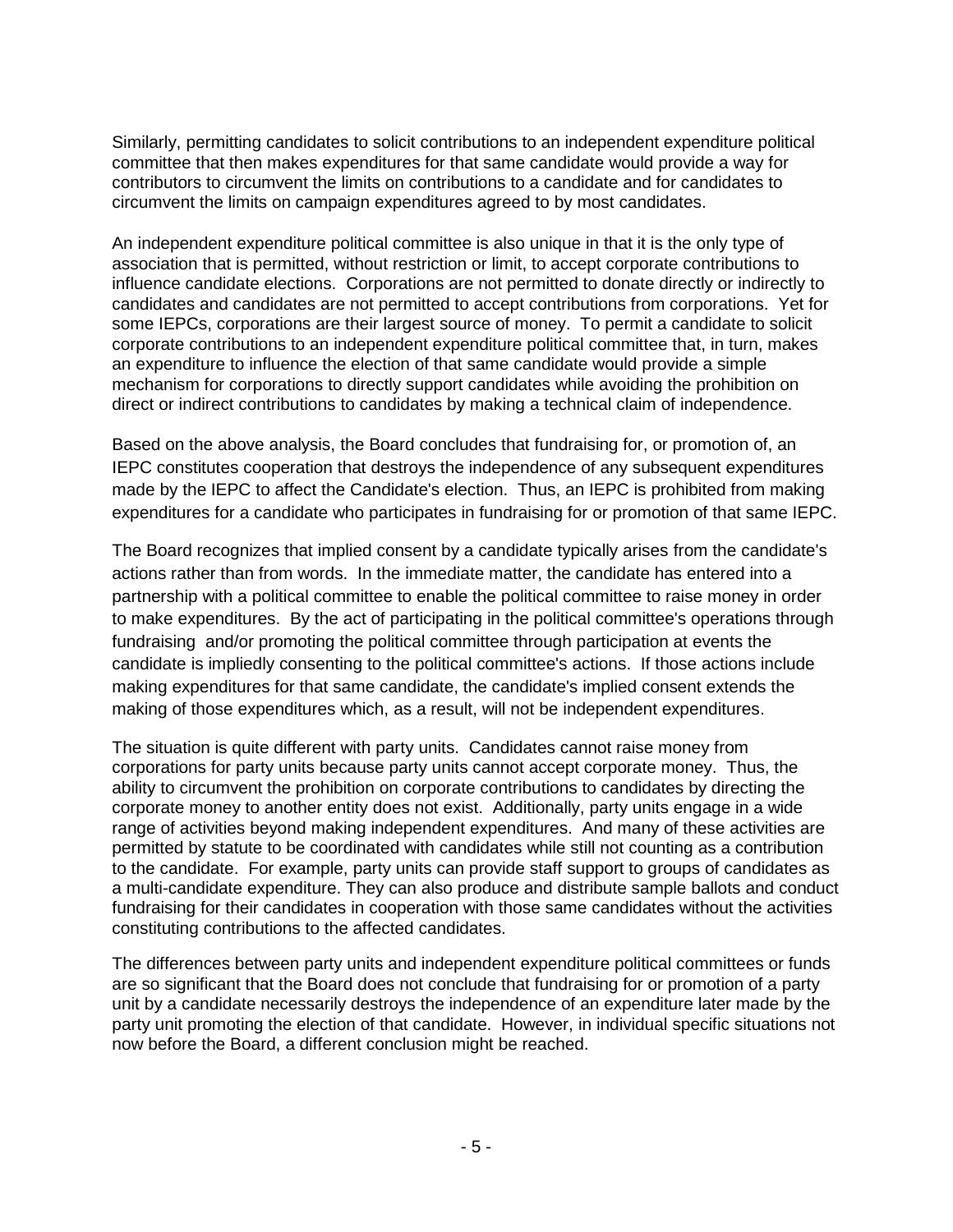### **Question Two**

May the Candidate participate in fundraising events where the IEPC solicits unlimited contributions from individuals and corporations?

### **Opinion**

The Candidate may participate in fundraising events where the IEPC solicits unlimited contributions from individuals and corporations. However, as discussed in the opinion to Question One, if the Candidate has participated in fundraising for the IEPC, no expenditure made by the IEPC will be considered to be independent from the Candidate.<sup>[3](#page-5-0)</sup>

### **Question Three**

May the Candidate promote the IEPC to the Candidate's supporters without directly soliciting funds?

### **Opinion**

The Candidate may promote the IEPC to the Candidate's supporters without directly soliciting funds. However, even assuming that the Candidate and the IEPC are able to design a promotion of the IEPC that is not the equivalent of a solicitation of funds (direct or indirect), the level of cooperation in such a relationship is still sufficient to defeat the independence of any subsequent expenditure to promote the election of the Candidate.

# **Questions Four and Five**

Would it lessen the risk of a coordinated expenditure if the Candidate and the Candidate's campaign took the following actions?

- (a) Avoid hiring employees, vendors, or consultants who have knowledge or decision-making authority regarding the IEPC's strategies or expenditures.
- (b) Avoid sharing any non-public information with the IEPC about the campaign's plans, strategies, or needs.
- (c) Avoid conversations with any person making decisions for the IEPC about the IEPC's proposed expenditures or the campaign's plans.

Are there any other actions the Candidate could take to lessen the risk of a coordinated expenditure with the IEPC?

<span id="page-5-0"></span> <sup>3</sup> The request does not ask whether the Candidate may raise money for the IEPC *after* the IEPC has made expenditures to influence the nomination or election of the Candidate. The switching or timing of the fundraising and the expenditures will not protect the independence of the expenditures. To permit such an approach would open the door to making expenditures on credit or with front money for candidates who are later asked to raise money for the very organization that made the expenditures.